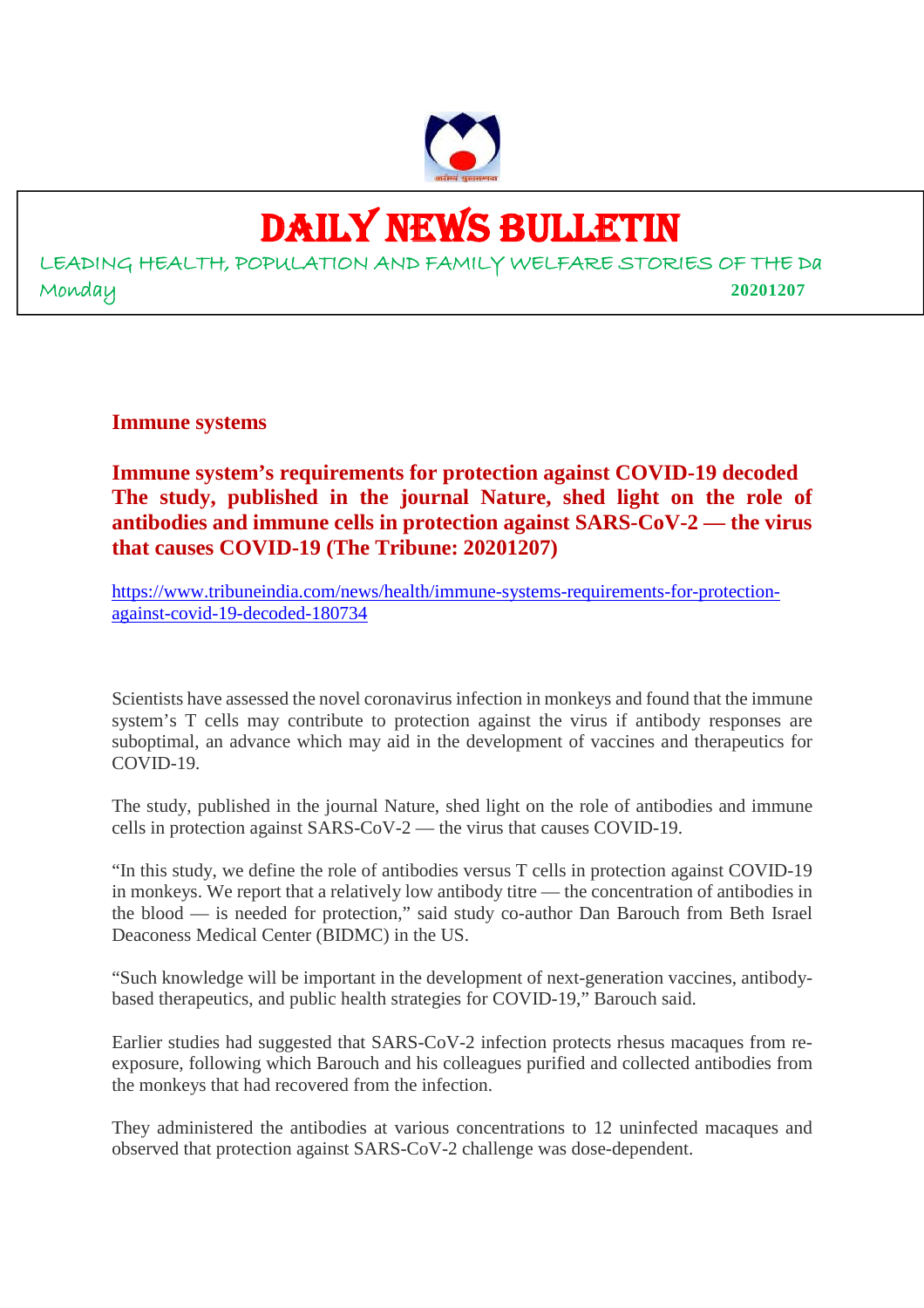According to the researchers, animals that received higher amounts of antibodies were protected more completely, while animals that received lower amounts of antibodies were protected less well.

Similarly, when they administered various concentrations of the purified antibodies to sick monkeys with active SARS-CoV-2 infection, those given higher doses demonstrated more rapid viral control.

In another set of experiments, the scientists evaluated the role of specific immune cells — CD8+ T cells — in contributing to protection against the virus by removing these cells from animals that had recovered from the infection.

When they removed these immune cells, it left the animals vulnerable to infection after reexposure to SARS-CoV-2.

"Our data define the role of antibodies and T cells in protection against COVID-19 in monkeys. Antibodies alone can protect, including at relatively low levels, but T cells are also helpful if antibody levels are insufficient," said Barouch, who is also Professor of Medicine at Harvard Medical School.

"Such correlates of protection are important given the recent successful vaccine results from human trials, and the likelihood that these and other vaccines will become widely available in the spring," he added.

Barouch believes future vaccines may need to be licensed based on immune correlates rather than clinical efficacy. PTI

### **Covid-19: Vaccinate people**

# **Covid-19: Vaccinate people with diabetes on priority, say researchers Studies suggest that people with Type 2 diabetes are at higher risk (The Tribune: 20201207)**

https://www.tribuneindia.com/news/health/covid-19-vaccinate-people-with-diabetes-onpriority-say-researchers-180723

Researchers have urged policymakers to prioritise vaccination for individuals with diabetes as such people, once infected with Covid-19, are three times more likely to have a severe illness or require hospitalisation compared with people without diabetes.

While studies have suggested that those with type 2 diabetes are at higher risk for more serious complications and being hospitalised if they get Covid-19, little is known about the risk for individuals with type 1 diabetes.

"Our data supports prioritising individuals with type 1 or individuals with type 2 diabetes for immunisation alongside other high-risk medical conditions that increase the risk of getting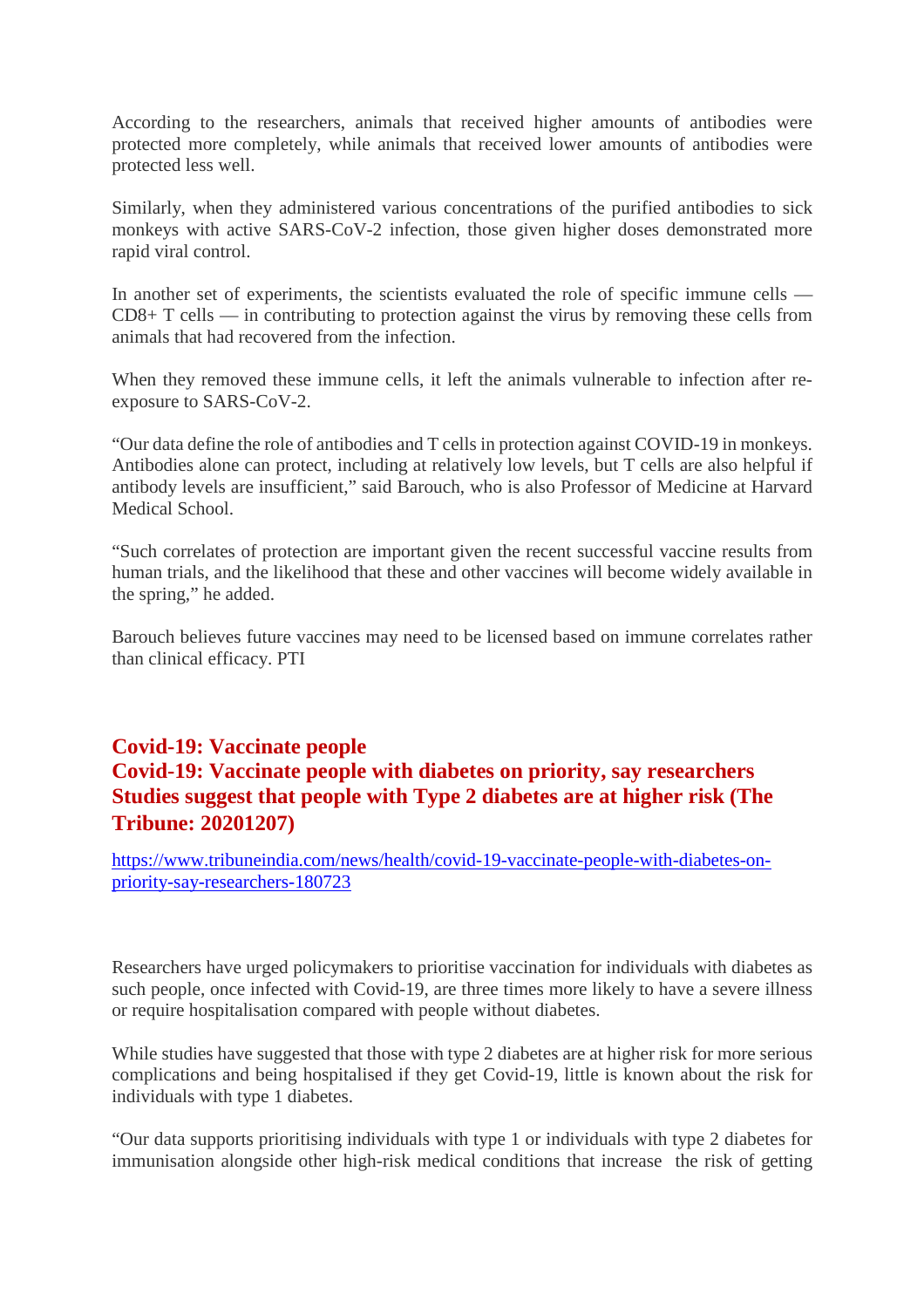very sick with Covid-19, such as heart or lung disease," said Justin Gregory, lead investigator from Vanderbilt University Medical Center in Nashville, Tennessee.

The team of investigators identified electronic health records (EHRs) of more than 6,000 patients who had a Covid-19 diagnosis during the period from mid-March until the first week of August.

The team then closely reviewed the patients' medical records and contacted many individuals by telephone to identify additional risk factors and gather more information on how Covid-19 had impacted their health.

They compared the overall impact of Covid-19 for three populations: individuals with type 1 diabetes, individuals with type 2 diabetes and those who did not have diabetes.

"People with type 1 diabetes don't need to live in fear and have undue anxiety, but they need to be really diligent in doing the things we all should be doing," Gregory said in a paper published in Diabetes Care, the journal of the American Diabetes Association.

"All of us should be washing our hands and staying six feet apart. We should be conscientious about limiting the time spent with people outside our household. I'm not asking people with type 1 diabetes to do anything that all of us shouldn't already be doing. I just think they need to be the most diligent about doing it day in and day out," said Gregory. IANS

# **Pfizer's COVID-19 vaccine**

# **Britain gets ready for roll-out of Pfizer's COVID-19 vaccine this week In total, Britain has ordered 40 million doses — enough to vaccinate 20 million people in the country of 67 million (The Tribune: 20201207)**

https://www.tribuneindia.com/news/health/britain-gets-ready-for-roll-out-of-pfizers-covid-19-vaccine-this-week-180692

Britain gets ready for roll-out of Pfizer's COVID-19 vaccine this week Photo for representational purpose only. Reuters file

Britain is preparing to become the first country to roll out the Pfizer/BioNTech COVID-19 vaccine this week, initially making the shot available at hospitals before distributing stocks to doctors' clinics, the government said on Sunday.

The first doses are set to be administered on Tuesday, with the National Health Service (NHS) giving top priority to vaccinating the over-80s, frontline healthcare workers and care home staff and residents.

Britain gave emergency use approval for the vaccine developed by Pfizer and BioNTech last week - jumping ahead in the global race to begin the most crucial mass inoculation programme in history.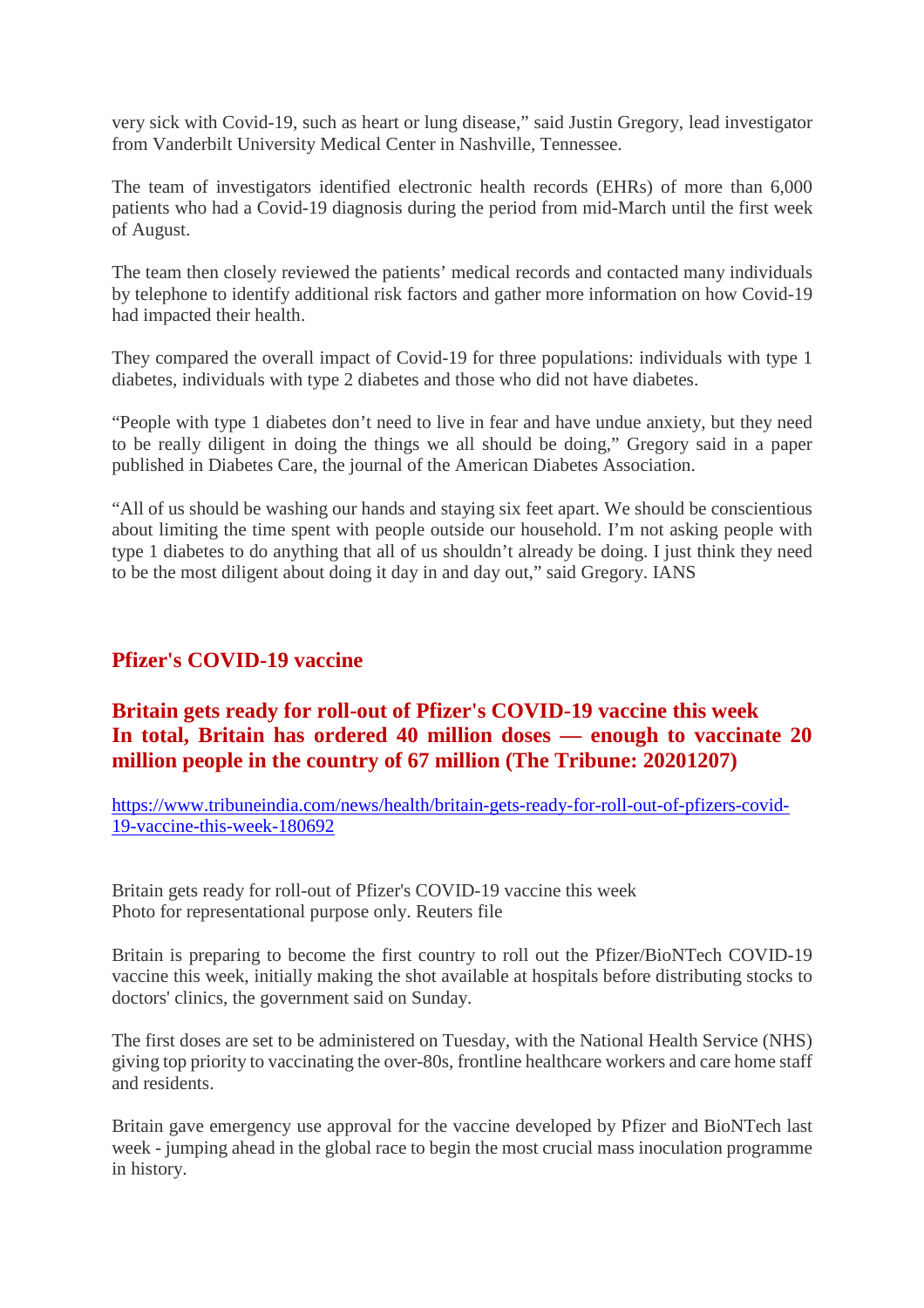In total, Britain has ordered 40 million doses — enough to vaccinate 20 million people in the country of 67 million.

About 8,00,000 doses are expected to be available within the first week.

Initial doses that have arrived from Belgium are being stored in secure locations across the country, where they will be quality checked, the health ministry said.

The Pfizer/BioNTech vaccine has onerous storage requirements. It needs to be kept at -70C (- 94F) and only lasts five days in a regular fridge.

For that reason, the health ministry said the vaccine would first be administered in 50 hospitals. It said it would take a few hours to defrost each vaccine and prepare it for use.

NHS England has written to general practitioners, telling them to get ready to start giving vaccinations through local doctors' services from Dec. 14.

Rather than run clinics in individual surgeries, groups of local doctors will operate more than 1,000 vaccination centres across the country, the government said.

Boxes of the vaccine contain five packs of 975 doses, but special regulatory approval is needed to split them up. A senior medical official has said that while he was hopeful it would be possible to split the packs and deliver straight to care homes, it was not guaranteed.

Britain is among the first nations to roll out vaccinations outside the context of a clinic trial, raising hopes that the tide could soon turn against a virus that has killed nearly 1.5 million people globally and hammered the world economy.

Russia began distributing its Sputnik V COVID-19 vaccine through 70 clinics in Moscow on Saturday, although the shot has not finished its final trials. Reuters

#### **Fatty liver disease**

### **Researchers develop sensor to detect fatty liver disease Fatty liver disease occurs when liver cells store too much fat (The Tribune: 20201207)**

https://www.tribuneindia.com/news/health/researchers-develop-sensor-to-detect-fatty-liverdisease-180447

Researchers have developed a diagnostic tool, based on nuclear magnetic resonance (NMR), that could be used to detect fatty liver disease or liver fibrosis.

"Since it's a non-invasive test, you could screen people even before they have obvious symptoms of the compromised liver, and you would be able to say which of these patients had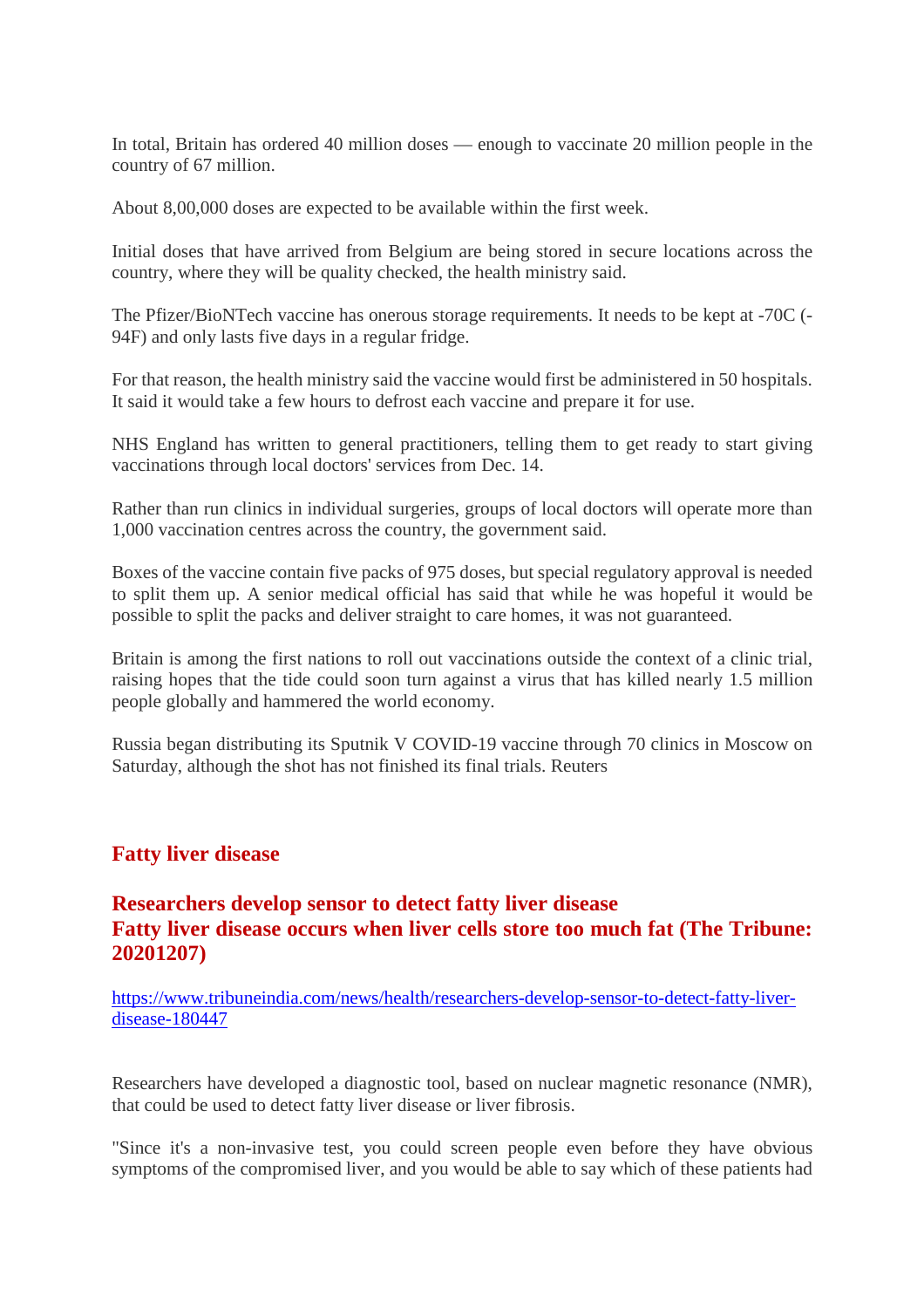fibrosis," said study author Michael Cima from the Massachusetts Institute of Technology in the US.

The device, which is small enough to fit on a table, uses NMR to measure how water diffuses through tissue, which can reveal how much fat is present in the tissue.

This kind of diagnostic, which has thus far been tested on mice, could help doctors catch the fatty liver disease before it progresses to fibrosis, the study published in the journal Nature Biomedical Engineering said.

Fatty liver disease occurs when liver cells store too much fat. This leads to inflammation and eventually fibrosis, a build-up of scar tissue that can cause jaundice and liver cirrhosis, and eventually liver failure.

Fibrosis is usually not diagnosed until the patient begins to experience symptoms that include not only jaundice but also fatigue and abdominal swelling.

To create an easier way to check for this kind of liver disease, the research team had the idea of adapting a detector that they had previously developed to measure hydration levels before and after patients undergo dialysis.

That detector measures fluid volume in patients' skeletal muscle by using NMR to track changes in the magnetic properties of hydrogen atoms of water in the muscle tissue.

In a study of mice, the researchers showed that their detector could identify fibrosis with 86 per cent accuracy, and fatty liver disease with 92 per cent accuracy.

It takes about 10 minutes to obtain the results, but the researchers are now working on improving the signal-to-noise ratio of the detector, which could help to reduce the amount of time it takes.

The current version of the sensor can scan to a depth of about six millimetres below the skin, which is enough to monitor the mouse liver or human skeletal muscle.

The researchers are now working on designing a new version that can penetrate deeper below the tissue, to allow them to test the liver diagnosis application in human patients. — IANS

# **Oxford Covid vaccine in India**

# **Serum Institute seeks emergency use authorisation for Oxford Covid vaccine in India (The Tribune: 20201207)**

https://www.tribuneindia.com/news/nation/serum-institute-seeks-emergency-useauthorisation-for-oxford-covid-vaccine-in-india-181080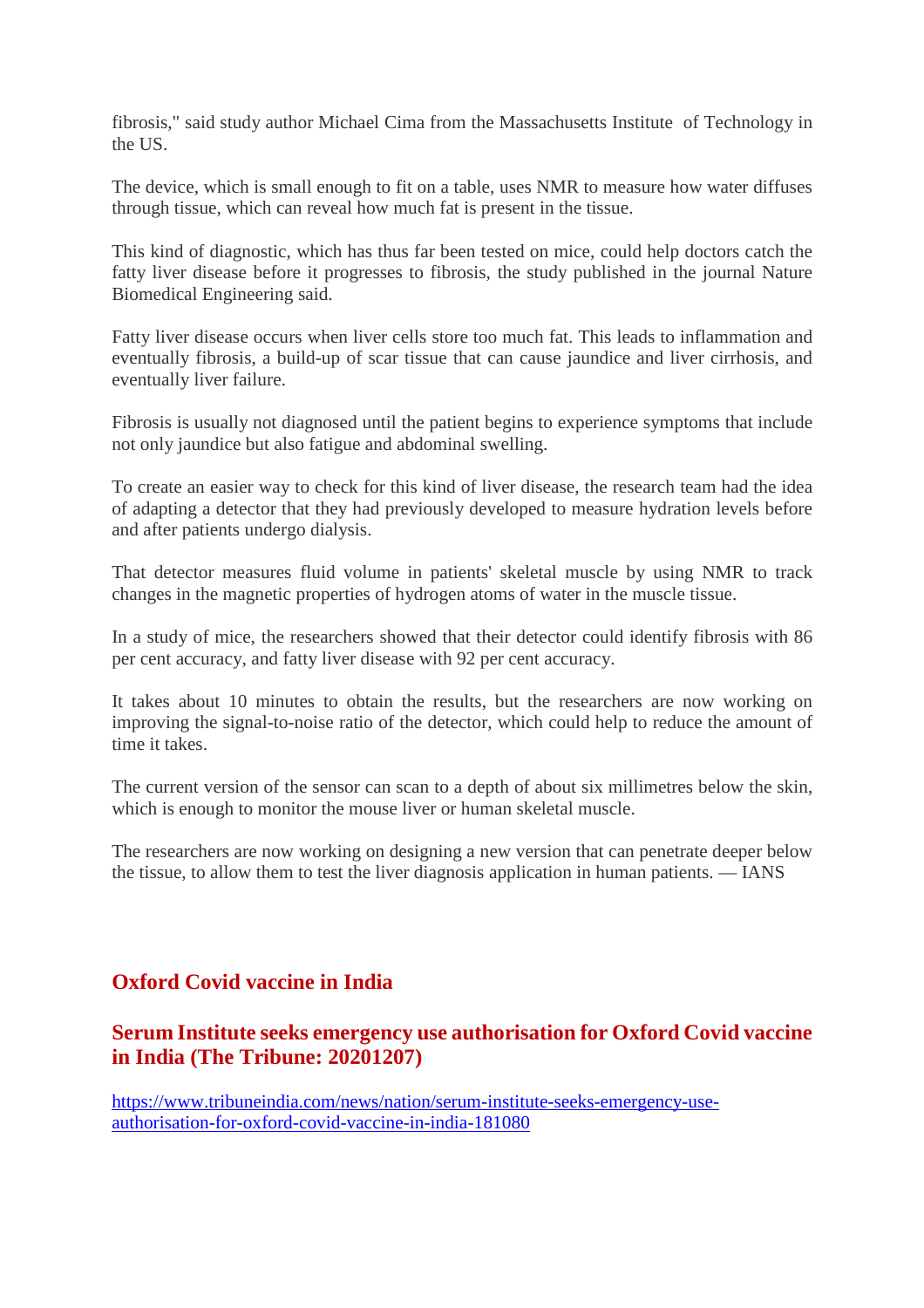Serum Institute seeks emergency use authorisation for Oxford Covid vaccine in India Photo for representation only.

The Serum Institute of India on Sunday became the first indigenous company to apply to the Drugs Controller General of India (DCGI) seeking emergency use authorisation for the Oxford COVID-19 vaccine in the country citing unmet medical needs due to the pandemic and in the interest of the public at large, official sources said.

A day earlier, the Indian arm of US pharmaceutical giant Pfizer became the first to seek a similar approval from India's drug regulator for its own COVID-19 vaccine in the country, after securing such clearance in the UK and Bahrain.

The phase-three clinical trial of the Oxford COVID-19 vaccine, Covishield, is being conducted by the Pune-based Serum Institute of India on Sunday (SII), co-sponsored by Indian Council of Medical Research (ICMR), in various parts of the country in addition to clinical studies being carried out by Oxford-AstraZeneca in the UK and Brazil.

Based on phase two and three clinical trial results, the SII with the help of the ICMR will pursue early availability of the vaccine for India, the country's apex health research body had said last month.

According to the ICMR, the SII has already manufactured 40 million doses of the vaccine under the at-risk manufacturing and stockpiling license it obtained from the DCGI.

Official sources, citing the SII application, said the firm has stated that data from four clinical studies, two in the UK and one each in Brazil and India, shows that Covishield is highly efficacious against symptomatic and most importantly against severe COVID-19 infections.

The results are in line with other anti-coronavirus vaccines and because of the huge disease burden, Covishield is predicted to alleviate substantial COVID-19 mortality and morbidity, the firm is learnt to have said.

"In terms of safety, Covishield was well tolerated with respect to solicited adverse events and was not associated with an increased number of SAEs and deaths. A majority of solicited reactions were mild in severity and resolved without any sequelae.

"Therefore, Covishield is safe and well-tolerated and can be used effectively for prevention of COVID-19 in the targeted population. Thus, the benefit to risk ratio strongly supports the widespread use of Covishield," a source said quoting the application.

In order to introduce an urgently needed vaccine against COVID-19 in India, SII, the world's largest vaccine manufacturer, has entered into a collaboration with the University of Oxford and AstraZeneca to manufacture the vaccine.

The SII has also submitted 12 batches of the vaccine to the Central Drugs Laboratory (CDL) in Kasauli for testing, a source said.

"In line with our philosophy we assure you that for COVID-19 vaccines also, we are committed to make our country 'aatmanirbhar' (self-reliant) and fulfil our prime minister's clarion call of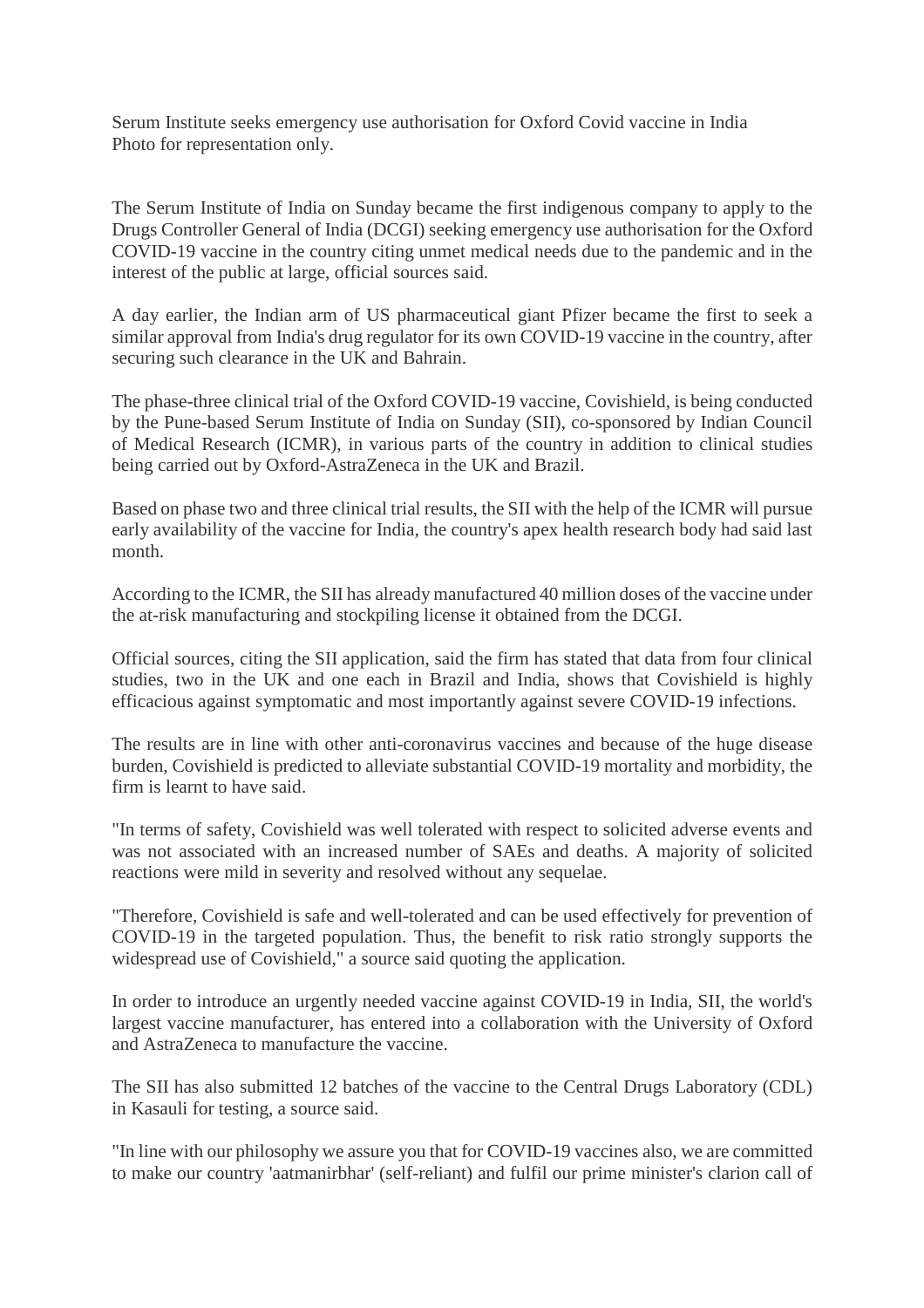'vocal for local' and 'making in India' for the world," stated the application signed by Prakash Kumar Singh, Additional Director, Government and Regulatory Affairs at Serum Institute of India (SII).

In view of all these facts and unmet medical needs in the interest of the public at large to save millions of people in the country and across the globe, early availability of a vaccine against COVID-19 is a necessity, it stated.

"So, in the national interest, we request you to grant us emergency use authorisation of Covishield based on our application and in view of immediate need for a safe, effective, programmatically suitable and affordable vaccine for our country," the application read.

According to sources, this vaccine is logistically feasible for distribution in the country's both urban and rural parts as it can be stored at two to eight degrees Celsius, which is an ideal temperature for being kept in cold storages in the country.

As a rapid regulatory response, the DCGI on August 2 had given nod to SII for conducting the combined phase two and three human clinical trials of the Oxford COVID-19 vaccine in the country. PTI

# **Covid-19: What you need to know today (The Tribune: 20201207)**

https://epaper.hindustantimes.com/Home/ArticleView

Last week, as several instalments of this column had pointed out, was going to be crucial for India in terms of how the trajectory of the coronavirus disease would play out in the country. It was to show whether India too would see the holiday effect seen in almost every other country where mass festivities and celebrations resulted in a spike in cases weeks later. Diwali, perhaps the biggest festival in India, was in mid-November, and if daily case numbers were going to rise on account of the parties, family gatherings and travel associated with the celebrations, last week is when this would have shown up. The week has come and gone. We are now on December 7, and India appears to have escaped the holiday effect.

Daily case numbers through the first six days of last week, Monday to Saturday, were: 31,182; 36,421; 35,414; 36,653; 36,212; and 36,439. That works out to a six-day average of 35,387. All these numbers are from the HT dashboard. The average is the lowest India has seen in fourand-a-half months. That would take us back to the third week of July.

These numbers lead to two interesting questions.

The first question is why did India not see the spike the US and countries in Europe saw after similar celebrations and gatherings?

The obvious answer — and because it is obvious there is also a strong likelihood of it being the wrong answer but more on this shortly — is that Diwali coincided with the end of the first wave of infections in India (or the beginning of the second), and because of this, it did not see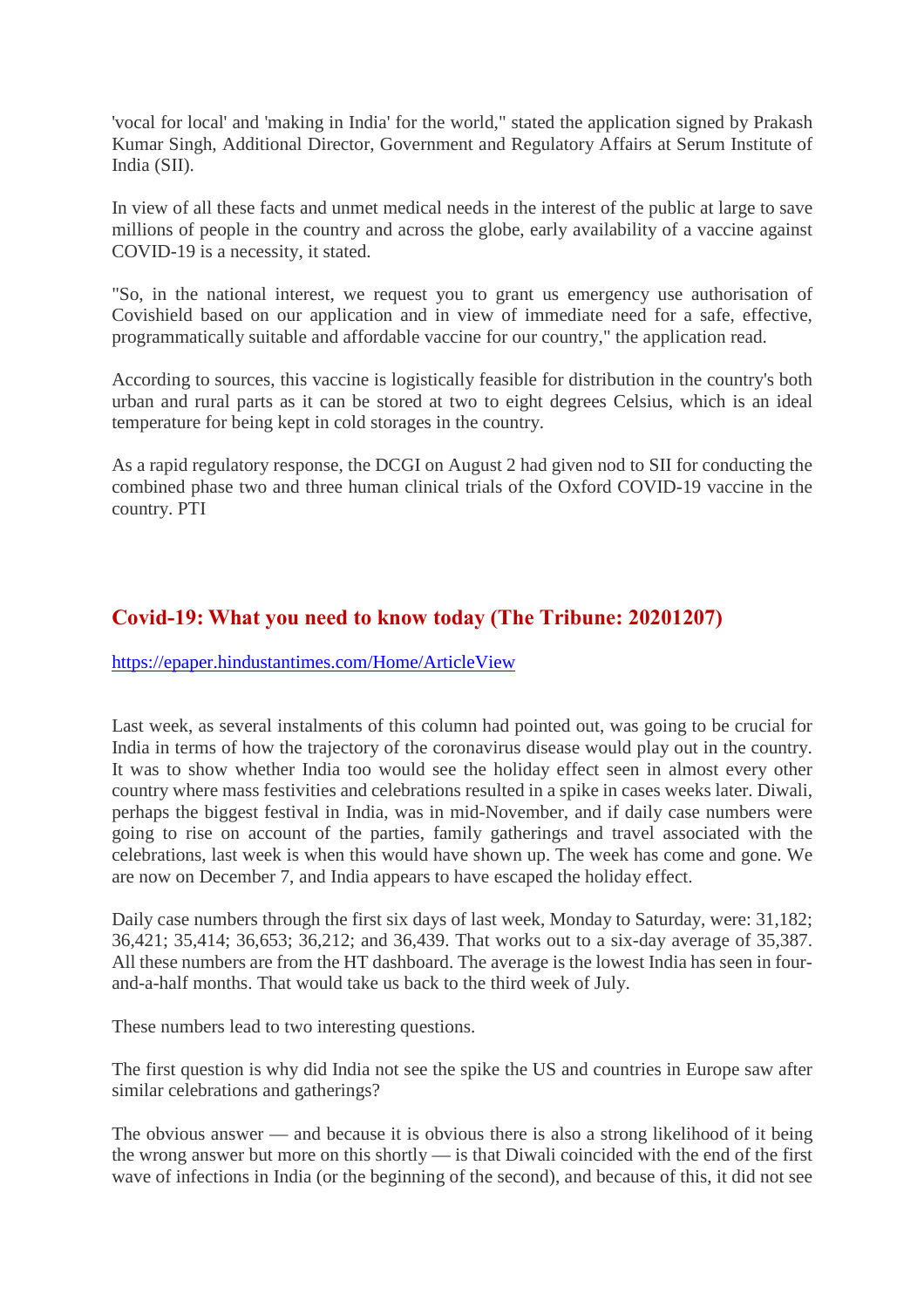a spike in cases two weeks later, despite people flouting social distancing norms or taking more risks by travelling.

This doesn't add up because if nothing really changed in the virus's ability to infect people (it didn't; for instance, there wasn't a sudden mutation that made it less virulent), and if people actually took more risks than they previously did, there should have been a spike in infections. This is exactly what happened in the US after Labor Day and which experts say is now happening after Thanksgiving. And this is exactly what happened in European countries.

This suggests that the answer could lie in the chain of infection being broken more often and more easily than it was previously, and despite violations of social distancing norms something that is possible only if the virus, as it seeks to jump from person to person, encounters more people who are immune to it. It's difficult to say this for sure in the absence of regular, widespread tests for SARS-CoV-2 antibodies — blood tests that are popularly called sero-surveys — but the answer seems to lie in that direction.

The reason for the absence of a post-Diwali surge, then, could be a combination of two complementary factors: masking, social distancing and other safety protocols that some still followed (and continue to); and a relatively high level of exposure to the virus in the population, resulting in an equally high level of protection.

This is not to suggest that India has achieved herd immunity or is close to doing so. Nor is this an endorsement of any approach that focuses on achieving herd immunity. It is merely scientific conjecture that seeks to explain why India has not seen a post-Diwali surge.

The second question (which, in some ways, derives from the first) is about the waves in which the coronavirus disease affects populations. We know that a wave starts waning when testing, tracing, and isolation start reducing the possibility of infection, and waxing as life returns to normal, as business and recreational and social activities increase, but there is also a natural trajectory to the infection. For instance, at a certain level of infection (or exposure), the number of new infections will start falling, gradually at first and then sharply. So, based on an understanding of these (the level of activity, and the infection rate), can one predict the timing of the next wave?

That is for the experts to answer.

Post Script: with India escaping the post-Diwali surge, if its current coronavirus disease trajectory stays in the plateau in which it finds itself till the end of the month, it is likely (a low but significant probability) that the second wave in India will be less intense — not just when compared to that in the US and Europe, but when compared to the country's own first wave because if all goes well, India could start vaccinating the people in the first of its six priority groups (prioritised in terms of when they will be administered the vaccine) early next year.

# **Vaccine (The Asian Age: 20201207)**

http://onlineepaper.asianage.com/articledetailpage.aspx?id=15267120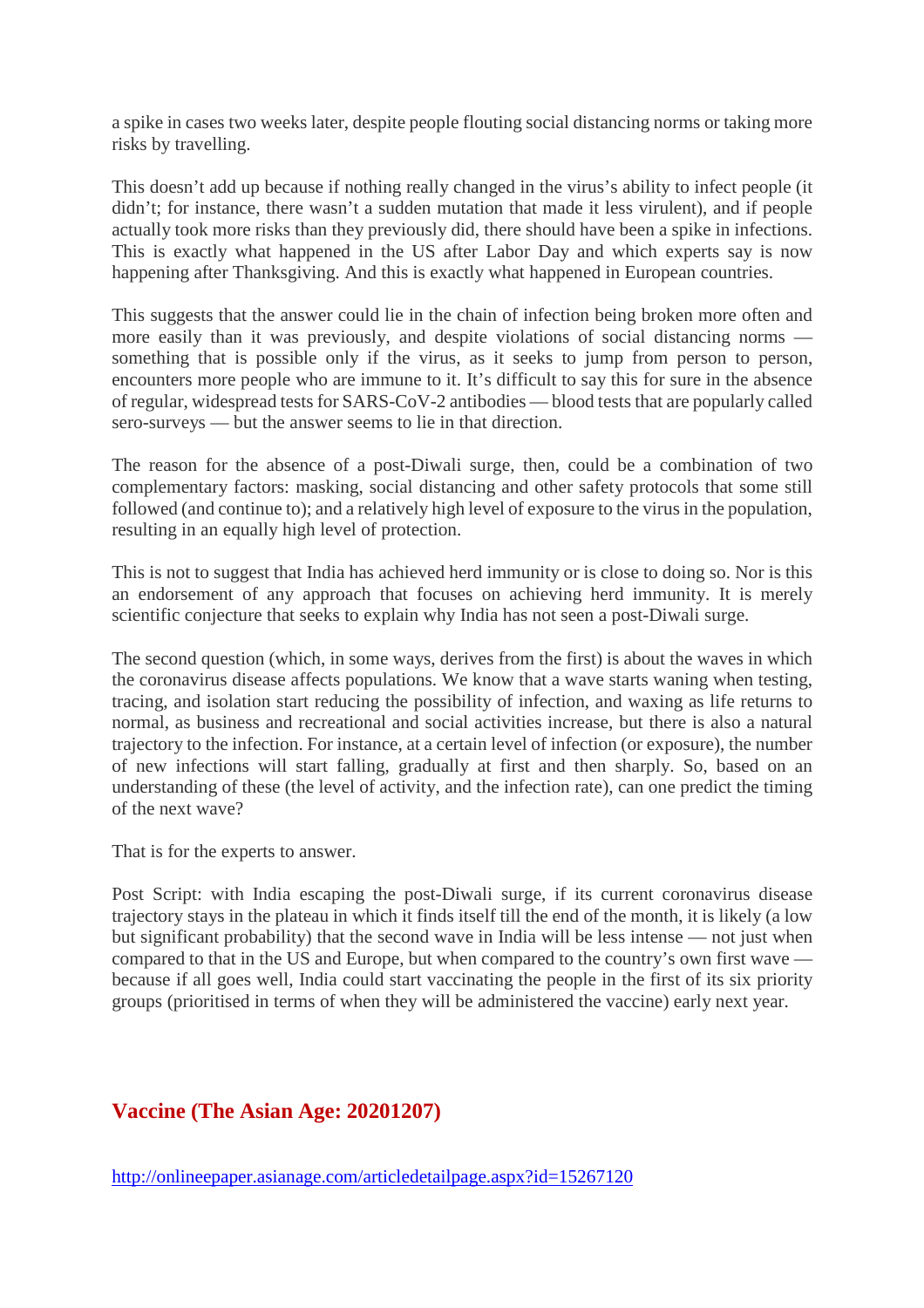# UK readies for huge vaccine rollout

London, Dec. 6: The coronavirus vaccine developed by American drugmaker Pfizer and Germany's BioNTech was being sent to hospitals across the UK in super-cold containers on Sunday, two days<br>ahead of the kickoff of Britain's biggest-ever immunization program, one being closely watched around the world.

Around 800,000 doses of the vaccine are expected to be in place for the start of the rollout on Tuesday, that British day health secretary Matt

#### **AROUND 800,000** doses of the vaccine are expected to be in place for the start of the rollout on Tuesday

Hancock has reportedly dubbed as "V-Day," a nod to triumphs in World War П.

"Despite the huge complexities, hospitals will kickstart the first phase of the largest scale vaccination campaign in our country's history from<br>Tuesday," said Professor<br>Stephen Powis, NHS England's national medical director.

"The first tranche of vaccine deliveries will be landing at hospitals by Monday in readiness.

Last week the UK became the first country to authorise the Pfizer-BioNtech vaccine for emergency use. In trials, the vaccine was shown to have around 95 per cent efficacy.

Vaccinations will be administered star-ting Tuesday at around 50 hospital hubs in England.<br>Scotland, Wales and Northern Ireland will also begin their vaccination rollouts the same day.

Governments and health agencies around the world will be monitoring the British vaccination program to note its successes and failures and adjust their own plans accordingly.

The United States hopes to start vaccinations later this month. British regulatory authorities are also examining data on vaccines made by Moderna and AstraZeneca-Oxford University.  $AP$ 

### **New Cases (The Asian Age: 20201207)**

http://onlineepaper.asianage.com/articledetailpage.aspx?id=15267133

# Delhi registers 2,706 new Covid-19 cases, 69 deaths

**AGE CORRESPONDENT** NEW DELHI, DEC. 6

Delhi recorded 2,706 fresh Covid-19 cases on Sunday with the positivity rate dipping to below 4 per cent, authorities said.

The positivity rate on Thursday, Friday and Saturday had stood at 4.96 per cent, 4.78 per cent and 4.2 per cent respectively.

The relatively low number of fresh cases on Sunday came out of 73,536 tests, including 32,023 RT-PCR tests, conducted the previous day, according to

the latest bulletin issued by the Delhi health depart-Chief ment. minister Arvind Kejriwal on Sunday tweeted: "I am glad that the third wave also seems to be getting weak. Delhi fought a v difficult war against corona."

Sixty-nine fatalities<br>were recorded, pushing the toll in the national capital to 9,643, while the positivity rate dropped to 3.68 per cent, the bulletin said.

The active caseload on Sunday dropped to 24,693 from 26,678 the previous day.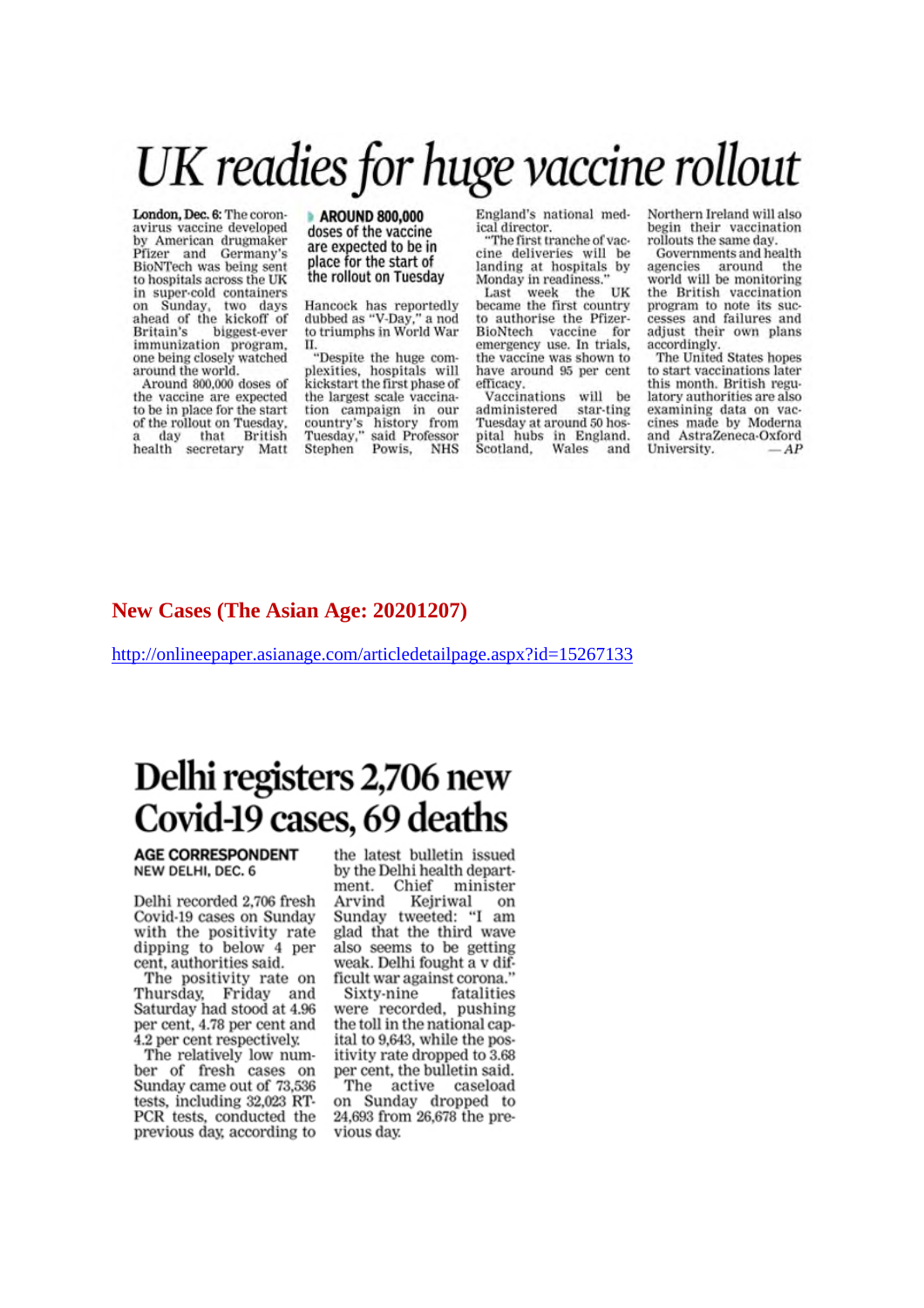# **Guidelines to check spread of COVID-19**

# **Winter worries: On Home Ministry guidelines to check spread of COVID-19 (The Hindu: 20201207)**

https://www.thehindu.com/opinion/editorial/winter-worries-on-home-ministry-guidelines-tocheck-spread-of-covid-19/article33216044.ece

Targeted containment of COVID-19 can work, but there is no room for complacency New Home Ministry guidelines to check further spread of COVID-19 during the winter months starting with December reflect the government's concern that the gradually reviving economic activity should remain unaffected by ongoing containment measures. The Centre has mandated that States declare containment zones online, identifying them with micro targeting to minimise the impact. It has also prohibited any lockdowns at State and city levels without prior consultation with the Ministry. Such advice might appear redundant, coming as it does after a long unlock phase that permitted the relaxation of restrictions on almost all public activities, barring regular flights and trains, and the onus having shifted to the citizen to avoid getting infected. Several States with a perceived decline in new infections have opened up even more; in Tamil Nadu, for instance, final year in-person college classes and medical courses except for fresh entrants are set to reopen on December 7. This is a time to reiterate proven safety norms, considering that India has about 4.48 lakh active cases out of a total of 94.31 lakh cases recorded thus far, and where almost three-fourths of new infections are concentrated in eight States and Union Territories including Delhi. Encouraging results from vaccine trials and the likelihood of early emergency use authorisation have weakened voluntary caution, and citizens are yielding to pandemic fatigue. Health authorities must reinforce the message that low-cost interventions such as masks, good ventilation and distancing norms cannot be abandoned.

Evidence from the lockdown in India shows that the reproductive number for COVID-19, representing the number of fresh infections caused by an individual, was indeed reduced by the severe curbs, although the outcome varied by location. At the end of April, as the lockdown rigour eased, India had over 30,000 cases and 1,153 deaths in all. But seven months later, there were 39,806 infections and 433 deaths in a single day, November 29, underscoring the continuing challenge. The prime task before health administrators is to convince the average citizen that there is much to be gained through inexpensive lifestyle modification. A study of 131 countries published in The Lancet estimated the benefits of restricting group gatherings to 10 people, and how reducing physical attendance at workplaces could bring down the reproductive number by 38% in one month. Universal masking, with 95% compliance, is projected to reduce deaths dramatically, in another University of Washington study. Evidently, the entire economy stands to benefit from such painless interventions, while sparing doctors and frontline health workers of deadly risk. The Central government has rightly prioritised targeted containment, but it should standardise testing protocols across States, and not dilute the message of safe behaviour by labouring over the point of recoveries and low per-million fatalities.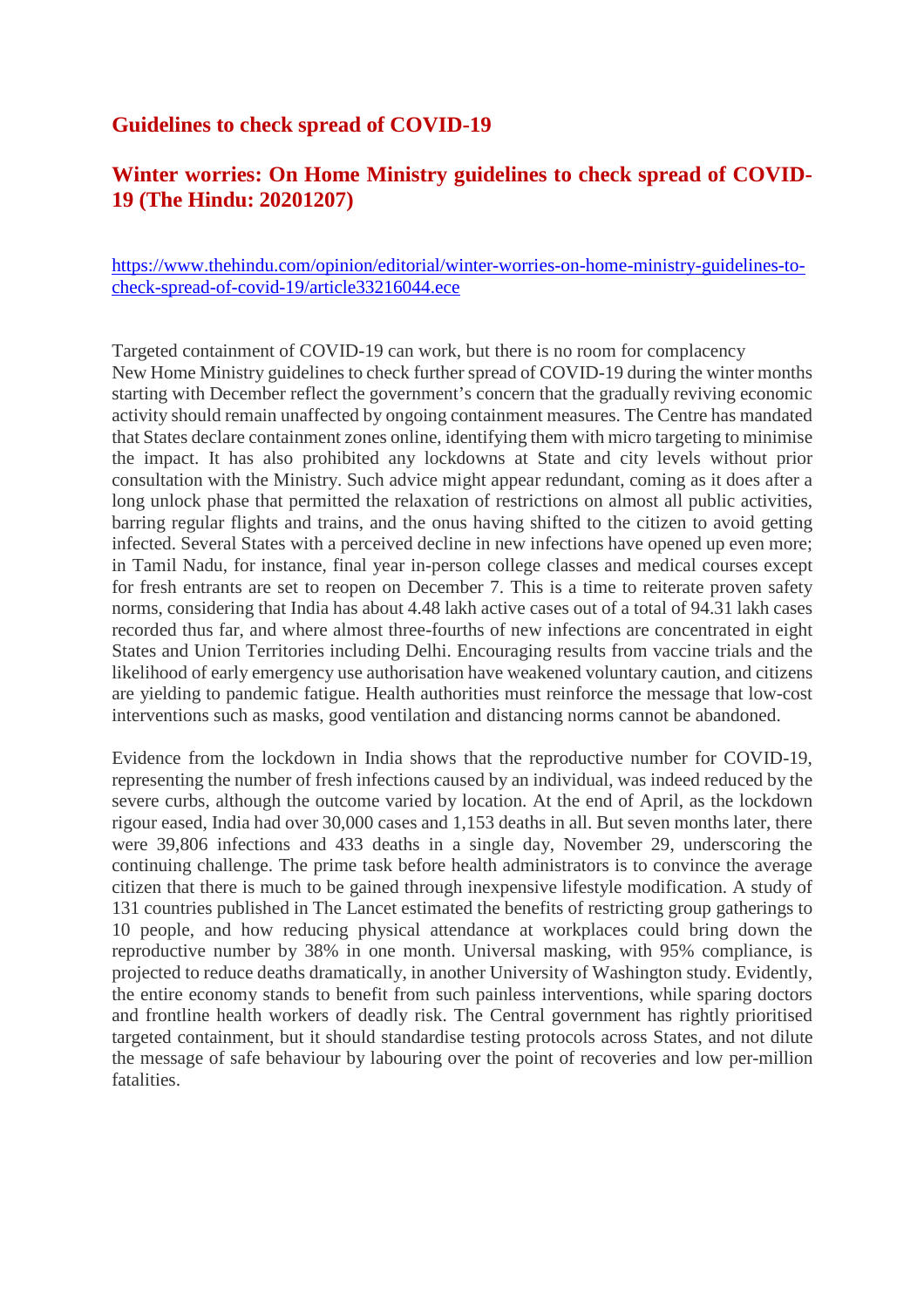## **Threats of Z-drugs for dementia patients**

# **By Z-Drugs Can Increase Risk of Stroke, Fractures among Dementia Patients (New Kerala: 20201207)**

https://www.newkerala.com/news/2020/211661.htm

Washington [US], December 6 In a novel study, researchers suggest that strong sleeping pills known as 'Z-drugs' are linked with an increased risk of falls, fractures, and stroke among people with dementia.

Sleep disturbance is common among people with dementia and the impact on patients and their families are significant. To date there are no proven effective treatments available, however, people with dementia are often prescribed Z-drugs (zopiclone, zaleplon, and zolpidem)

The new study published in the journal BMC Medicine reveals that stronger doses of these drugs are linked with an increased risk of adverse effects.

These adverse effects were found to be similar or greater than those for higher dose benzodiazepines or 'benzos' - which are also used to treat sleep disturbance, and are known to have several adverse effects.The team say that patients already taking higher doses of Z-drugs should not stop taking their medication suddenly, however they should seek a review with their GP.

Prof Chris Fox, from UEA's Norwich Medical School, said "As many as 90 per cent of people with dementia suffer sleep disturbances and it has a big impact on their mental and physical health, as well as that of their carers."Z-drugs are commonly prescribed to help people sleep however, these medicines were never licensed for dementia and they have been associated with adverse events such as falls and fracture risks in older people."We wanted to find out how they affect people with dementia, who are frequently prescribed them to help with sleep disturbance."

The team analysed data from 27,090 patients in England diagnosed with dementia between January 2000 and March 2016. The average age of the patients was 83 and 62 per cent were women.They looked at the adverse events for 3,532 patients who had been prescribed Z-drugs and compared them to people suffering sleep disturbance who had not been prescribed sedatives, and patients who had been prescribed benzodiazepines.

They also looked to see whether Z-drug dosage played a part in adverse outcomes.

Prof Fox said "We studied a range of adverse outcomes including fractures, falls, deep vein thrombosis, stroke and death - over two years. And we were particularly interested to see whether higher doses led to worse outcomes."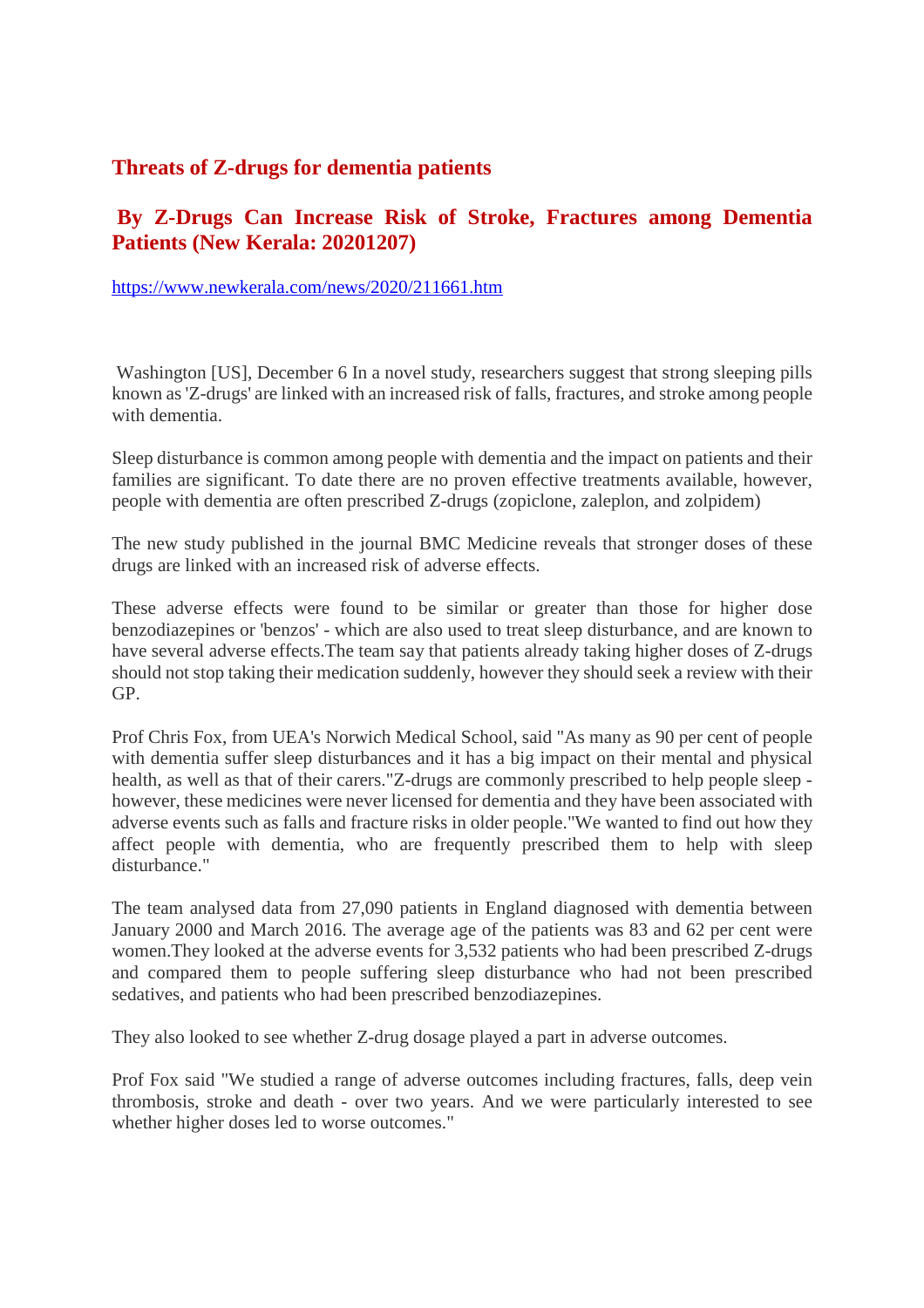"For patients prescribed Z-drugs, 17 per cent were given higher doses. And we found that these patients on higher doses were more at risk of falls and fractures, particularly hip fractures, and stroke - compared with patients who were not taking any medication for sleep disturbance," said Prof Fox.Those on lower doses, however (3.75mg zopiclone or equivalent, were not found to have an increased risk of adverse outcomes.

And there were no differences in adverse events for Z-drugs compared to benzodiazepines, except lower mortality rates with Z-drugs.

Prof Fox said "This research shows us that higher dose Z-drugs should be avoided, if possible, in people living with dementia, and non-pharmacological alternatives preferentially considered.

"Patients already taking higher dose Z-drugs should not stop taking their medication, but we recommend that they should make an appointment to see their GP for a review," he added.

Prof Clive Ballard, of the University of Exeter Medical School, who collaborated on the study, said "Our findings serve an important caution regarding the harms of sleeping tablets in people with dementia. This research is a very timely and unfortunately necessary reminder that sedative medications are not a helpful way to manage social isolation during COVID-19."

Dr Ian Maidment, Reader in Clinical Pharmacy at Aston University and lead pharmacist on the study stated "Z-drugs are widely used to treat insomnia in people living with dementia, but are only recommended as a short-term treatment for the maximum of four weeks. Our work shows the importance of clinicians including GPs and pharmacists reviewing patients on long-term Z-drugs."

### **Obesity**

# **Genetic variant in children may reduce leptin production resulting in obesity: Study (New Kerala: 20201207)**

https://www.newkerala.com/news/2020/211580.htm

Children of African ancestry are at a higher risk of developing obesity if they possess a genetic variant that reduces their ability to produce the hormone, leptin, a recent study has found.

Leptin plays a stronger role in weight control amongst children than adults.

The study suggests that adults with the genetic variant do not have the same risk.

The findings are of an international study by scientists at the University of Copenhagen, University of Exeter, Icahn School of Medicine at Mount Sinai, and others, who investigated the role of genetics in controlling the leptin levels.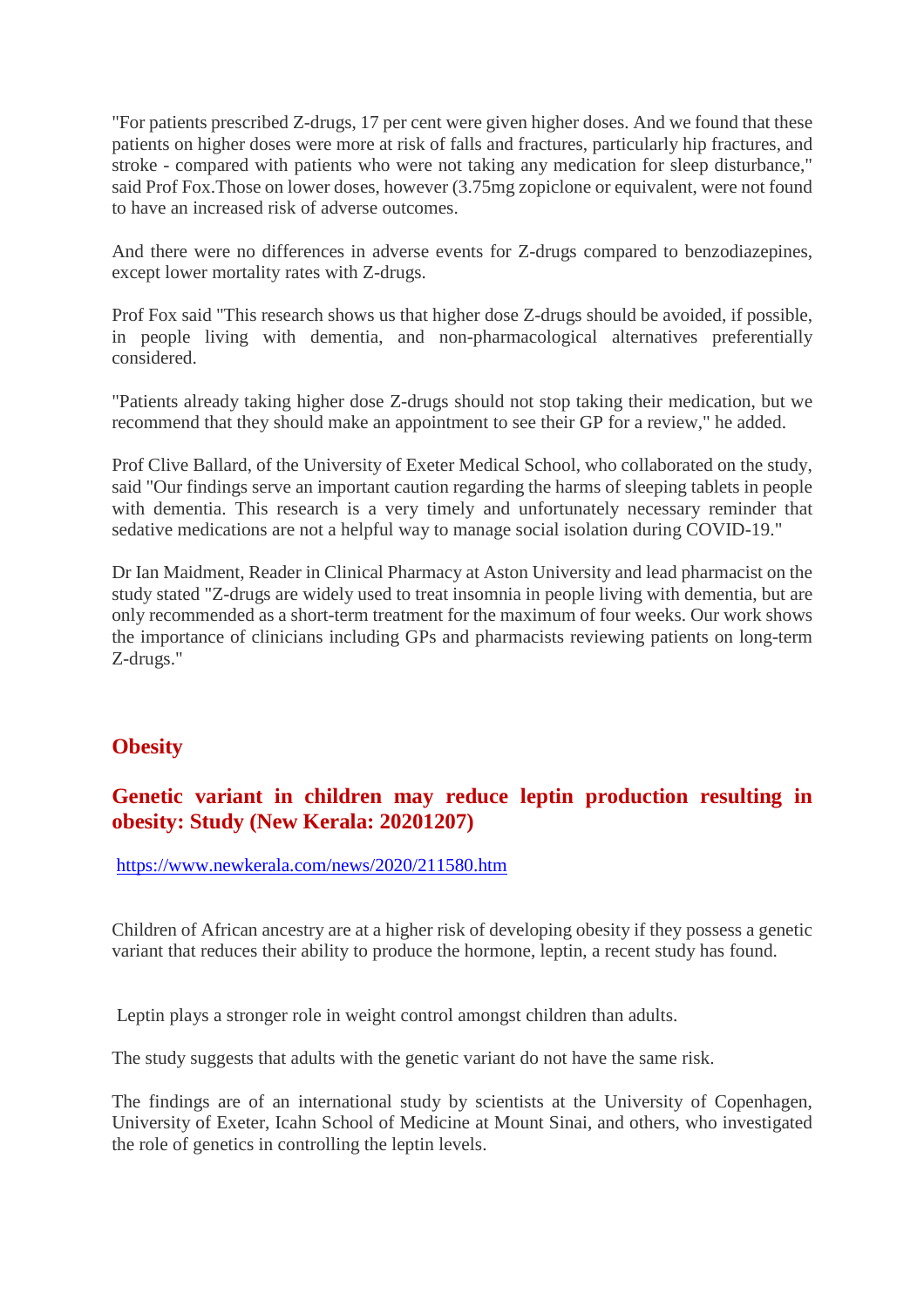Associate Professor Tuomas Kilpelainen from Novo Nordisk Foundation Center for Basic Metabolic Research at the University of Copenhagen said, "Our findings suggest that young children might be particularly sensitive to the effect of leptin in controlling their body weight."

It's been long established that the hormone leptin is released by the body fat tissue and tells the brain how much fat is stored in the body. The more body fat a person has, the more leptin will be released in the body. This information is used by the brain to regulate a person's appetite and food intake.

Leptin levels vary among individuals, however, around 10 to 20 per cent of obese people have been found to have the same leptin levels as those with normal weight. This variation raises questions about the role leptin plays in regulating weight.

In the research, published in , the scientists screened the genome of more than 55,000 people for genetic variants that affect the leptin levels. They identified five new genetic variants that play a role in regulating the leptin levels. One of the variations, Vel94Met, which reduces the amount of leptin that the body produces, is only found in individuals of African ancestry. Young people with this variation are more at risk of developing obesity, though this is not true of adults with the variation who tend to be of similar weight.

This finding supports the theory that people become less sensitive to leptin with age. Administering leptin to obese adults has proven ineffective at controlling their weight.

Associate Professor Kilpelainen said this new knowledge on the impact of leptin in the weight control of young people now needs to be followed up with further studies to uncover the molecular mechanisms that underlie this age-dependent relationship between leptin and body mass index.

### **Cardio-metabolic health**

# **Study reveals cardio-metabolic health affects sweetened beverages (New Kerala: 20201207)**

A research published in the Journal of the American College of Cardiology has shown that cardio-metabolic health is negatively impacted due to diets that include beverages sweetened with sugar.

Drinks that are artificially sweetened have been suggested as a healthier alternative, but the impact of it on cardiovascular health is not yet fully known. In this paper, researchers looked at data from the French NutriNet-Sante cohort to investigate the relationship between the risk of cardiovascular disease and consuming sugary drinks and artificially sweetened drinks.

During the research records for 104,760 participants were included and they were asked to fill out three validated web-based 24-hour dietary records every six months. Sugary drinks consisted of all beverages containing 5 percent or more sugar and artificially sweetened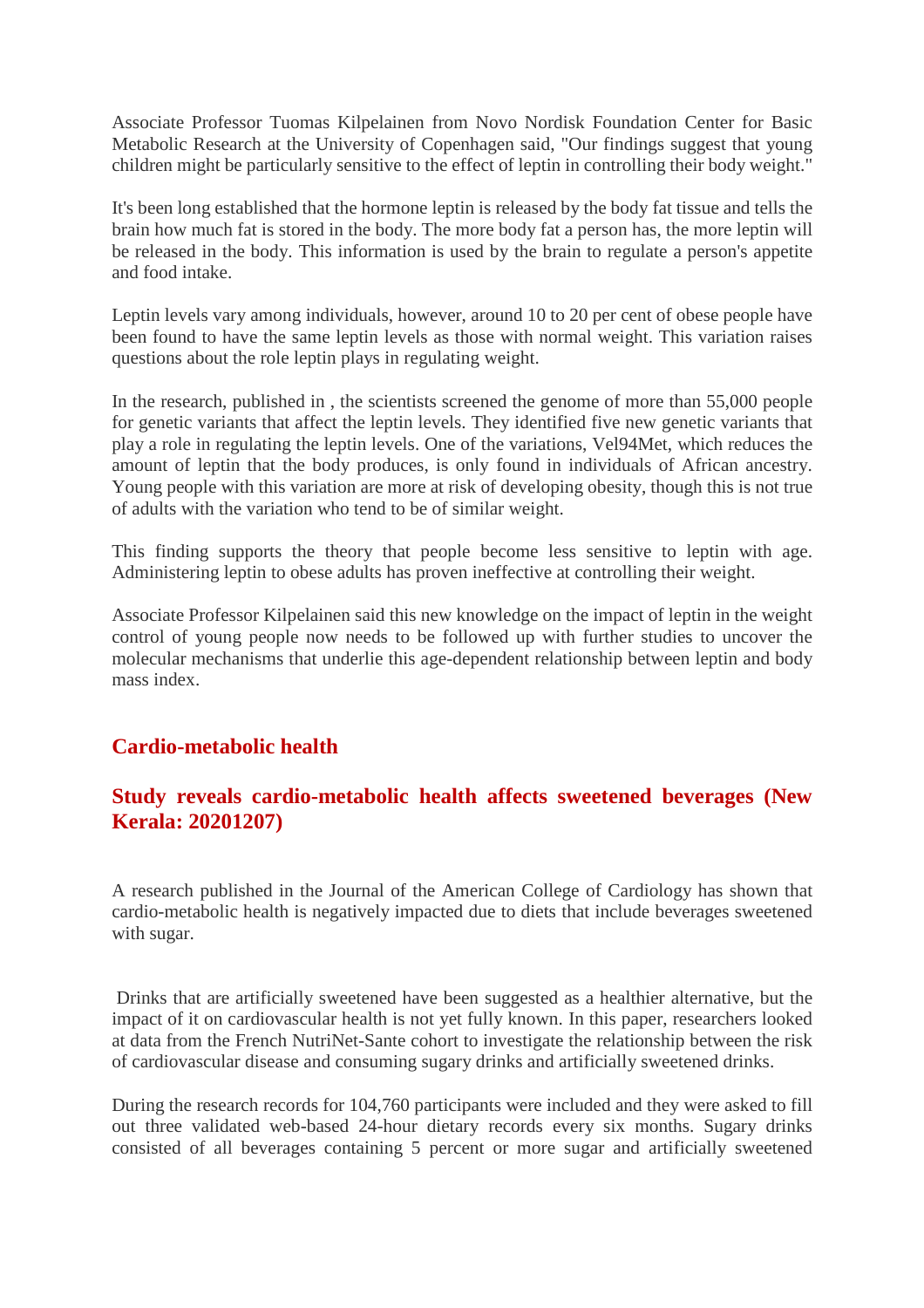beverages were defined as those containing non-nutritive sweeteners. For each beverage category, individuals were divided into non-consumers, low consumers, and high consumers.

Researchers looked at first incident cases of cardiovascular disease during follow-up from 2009-2019, which were defined as stroke, transient ischemic attack, myocardial infarction, acute coronary syndrome, and angioplasty. After excluding the first three years of follow-up to account for potential reverse causality bias, 1,379 participants had first incident cases of cardiovascular disease.

When compared to non-consumers, both higher consumers of sugary drinks and artificially sweetened beverages had higher risks of first incident cardiovascular disease, after taking into account a wide range of confounding factors. In addition to a higher risk of heart health issues, Eloi Chazelas, Ph.D. student, lead author of the study, and a member of the Nutritional Epidemiology Research Team (Sorbonne Paris Nord University, Inserm, Inrae, Cnam) said the study may have further regulatory implications.

"Our study suggests artificially sweetened beverages may not be a healthy substitute for sugar drinks, and these data provide additional arguments to fuel the current debate on taxes, labeling and regulation of sugary drinks and artificially sweetened beverages," Chazelas said.

Researchers said to establish a causal link between sugary and artificially sweetened beverages and cardiovascular disease, replication in large-scale prospective cohorts and mechanistic investigations will be needed.

# **Menopause**

# **Study: Women with low levels of physical activity can experience severe menopause (New Kerala: 20201207)**

#### https://www.newkerala.com/news/2020/211357.htm

A study published online on Menopause, the journal of The North American Menopause Society (NAMS) found that earlier development of menopause symptoms can be alleviated with sufficient volume and intensity of physical activity.

Menopause is the natural suspension, of a woman's menstrual cycle, which marks the end of fertility. In most cases, women experience menopause by the age of 52, but pelvic or ovarian damage may cause sudden menopause earlier in life. Genetics or underlying conditions may also be a reason for an early onset of menopause.

The symptoms of Menopause may also arise as a result of radiotherapy to the pelvic field, surgical removal of the ovaries, or systemic chemotherapy. When such procedures occur in pre-menopausal or peri-menopausal women, they often result in sudden and sometimes irreversible menopause that is accompanied by more frequent and severe menopause symptoms.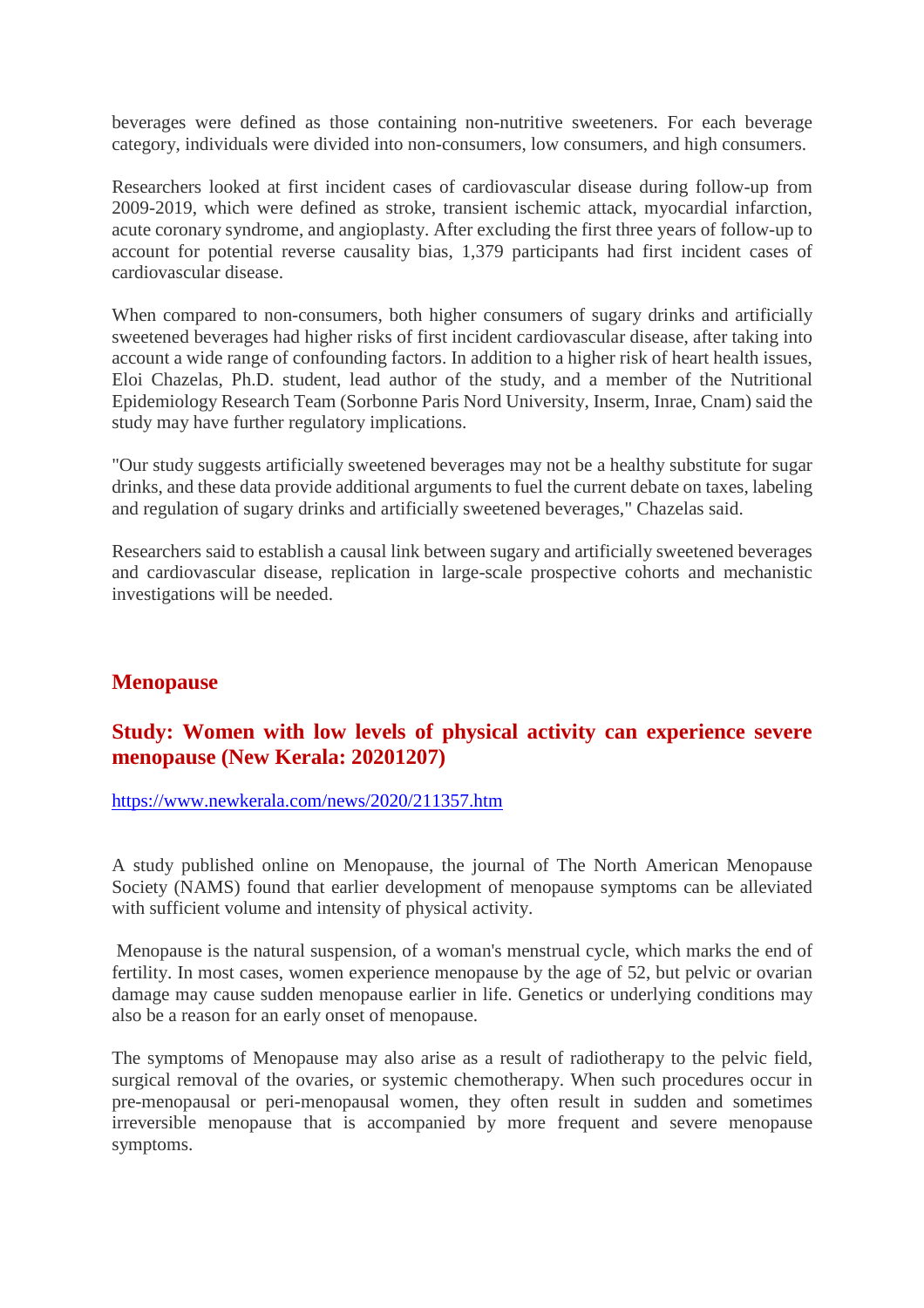Various cancer-treating endocrine therapies, such as the use of tamoxifen, can also amplify symptoms, especially hot flashes.

The study involved nearly 300 women to investigate the association between self-reported physical activity and menopause symptoms. In addition, the researchers evaluated whether intervention targeting lifestyle behaviour could improve changes in physical activity levels and menopause symptoms.

Results suggest that menopause symptoms are less severe in women with medium to high levels of physical activity than in women with low levels of such activity. The intervention, however, was not determined to play a role in increasing physical activity in women being treated for breast, reproductive, or blood cancers.

Although this was not the first study to examine the association of physical activity with menopause symptoms, it was the first to look specifically at the volume and intensity of physical activity.

Severe menopause symptoms, including poor mental well-being, are associated with a sedentary lifestyle and low physical activity, even in women experiencing natural menopause.Researchers of the current study additionally found that women being treated for breast cancer, for example, who experience worse menopause symptoms are less likely to engage in health-promoting behaviours.

On the basis of study results, researchers suggest that an increased focus on exercise training should be part of the long-term maintenance program for women after cancer treatment.

The results were published in the article 'Physical activity and menopausal symptoms in women who have received menopause-inducing cancer treatments results from the Women's Wellness After Cancer Program.'

Dr Stephanie Faubion, NAMS medical director said, "This study highlights some of the many known benefits of exercise in women with or without cancer. Although the exercise was not associated with less bothersome hot flashes, findings consistent with prior studies, it may help with other menopause symptoms, including mood and sleep disturbances."

# **Infection (Hindustan: 20201207)**

https://epaper.livehindustan.com/imageview\_496742\_53484178\_4\_1\_07-12-2020\_2\_i\_1\_sf.html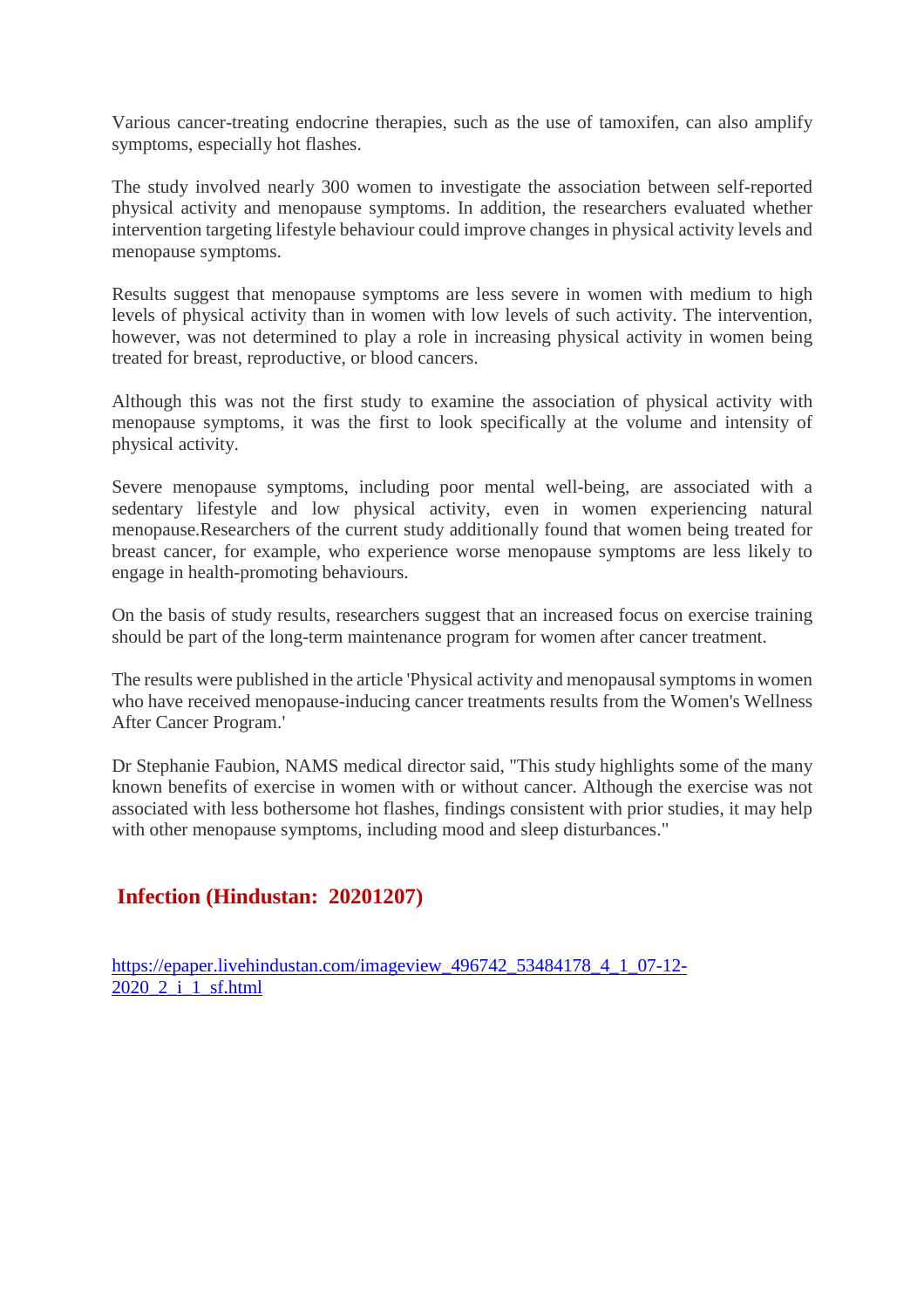संक्रमण के 2.28.000 केस मिले शक्रवार को. इस दौरान महामारी से 2.607 लोगों की मौत हो गई

अमेरिका में तेजी से बढ़ रहा संक्रमण

#### चिंताजनक

#### वाशिंगटन | एजेंसी

अमेरिका में छुट्टियों का दौर जारी रहने के बीच कोरोना के मामले तेजी से बढ़ रहे हैं। दरअसल इन छूटि्टयों में परिजनों और मित्रों से मिलने जुलने की वजह से .<br>संक्रमण के मामलों में और वृद्धि होने की आशंका है। जॉन हॉपकिन्स विश्वविद्यालय के आंकड़ों के मुताबिक शक्रवार को देशभर से संक्रमण के 2,28,000 मामले सामने आए, जो एक दिन में आने वाले सर्वाधिक मामले हैं। इससे एक दिन पहले 2.17.000 मामले सामने आए थे। शुक्रवार को अमेरिका में कोविड-19 के कारण 2,607 लोगों की मौत हुई।

थैंक्सगिविंग के दौरान लोगों ने घर पर रहने और पर्व को केवल परिजनों के साथ ही मनाने की हिदायतों को नजरंदाज किया। कई राज्यों में कोरोना वायरस के मामले बढ़ गए। महामारी का प्रकोप शुरू होने के बाद से यह दुसरी बार है जब एरिजोना में शनिवार



लॉस एंजिलिस में शनिवार को कोरोना का स्वैब नमूना लेता एक परिवार। • एपी

को संक्रमण के सर्वाधिक मामले सामने आए। यहां के अस्पताल मरीजों से पटे पडे हैं। शनिवार को यहां संक्रमण के 6,799 नए मामले सामने आए। नॉर्थ कैरोलाइना में शनिवार को संक्रमण के 6,018 नए मामले सामने आए। राज्य के स्वास्थ्य सचिव डॉ. मेन्डी कोहेन ने कहा कि यहां प्रतिदिन पांच हजार से अधिक मामले सामने आ रहे थे।

फ्रांस में 12,923 नए मामले फ्रांस में पिछले 24 घंटों में 12,923 नए कोरोना संक्रमण के मामले दर्ज किए हैं और इसी दौरान यहां 216 मौतें हुई हैं। देश के स्वास्थ्य अधिकारियों ने यह जानकारी दी। शनिवार का दैनिक आंकड़ा पिछले दिन के 11.221 से अधिक था। अधिकारियों ने कहा कि .<br>शनिवार को भी देश में 8,589 लोग अस्पताल में भर्ती हुए।

करोड से ज्यादा संक्रमण के मामले आ चुके हैं अबतक अमेरिका में

#### रुस में २९.०३९ नए मरीज

रूस में रविवार को संघीय पतिकिया केंद्र ने कोरोना के 29.039 नए मामलों की पुष्टि की। इसके साथ ही देश में कुल मरीजों की संख्या 2,460,770 तक पहुंच गई है। शनिवार को रूस में 28 782 नए मामले दर्ज किए गए थे। संघीय प्रतिकया केंद्र ने बताया पिछले 24 घंटों में रूस में 85 क्षेत्रों में 29,039 लोग कोरोना से संक्रमित पाए गए हैं। इनमें से 6,065 (20.9%) सक्रिय मामले हैं।

लाख लोगों की मौत हो चुकी है अमेरिका Z.O में महामारी से

#### जर्मनी में एक दिन में १७.७६७ मामले

जर्मनी ने एक दिन में 17,767 से .<br>अधिक नए कोविड–19 मामलों की पुष्टि की। रॉबर्ट कोच का कुट का स्पष्ट कान<br>इंस्टीट्यूट ने रविवार को यह<br>जानकारी दी। इसके अनुसार कोरोना से संक्रमित मरीजों की कुल संख्या 11,71,322 हो गई<br>है। इस अवधि के भीतर मरने वालों की संख्या 255 से 18,772 हो गई है।

### दुनियामर में ६.६४ करोड़ लोग संक्रमित

कोरोना वायरस के चपेट में आने से दुनियाभर में अब तक 6.64 करोड़ से ज्यादा कारित संक्रमित हो चुके हैं, जबकि इस महामारी से 15 .28 लाख से अधिक लोगों<br>लोग संक्रमित हो चुके हैं, जबकि इस महामारी से 15 .28 लाख से अधिक लोगों<br>की मौत हो चुकी है। अमेरिका की जॉन हॉपकिन्स यूनिवर्सिटी के विज्ञान एवं इंजीनियरिंग केन्द्र (सीएसएसई) की ओर से जारी आंकड़ों के अनुसार विश्व के 191 देशों में कोरोना वायरस से अब तक 66,485,651 लोग संक्रमित हुए हैं .<br>और 15,28,312 लोगों की मौत हो चुकी है।

# Coronavirus ((Hindustan: 20201207)

https://epaper.livehindustan.com/imageview 496742 53480744 4 1 07-12-2020 2 i 1 sf.html

# पिछले एक माह में रोजाना 50 हजार से कम मामले आए

णायिल

### | सुधार

नई दिल्ली | एजेंसी

.<br>देश में पिछले एक महीने से लगातार ५० हजार से कम रोजाना नए मामले आ रहे हैं जो राहत की बात है। देश मे सात नवंबर को 50,365 नए केस दर्ज हुए थे, जिसके बाद से रोजाना के मामले घटते चले गए।<br>सामले घटते चले गए।<br>इससे सक्रिय केसों की संख्या में भी कमी आयी है, जिससे अस्पतालों का बोझ घटा है। हालांकि भारत अब भी कुल संक्रमित केसों के मामले में दुनिया का दूसरा सर्वाधिक प्रभावित<br>देश बना है। देश में शनिवार को 36011 नए मामले आए। लगातार पांच दिन से रोजाना 40 हजार से कम नए मामले दर्ज हो रहे हैं।

#### १३८ दिन बाद देश में सबसे कम सकिय केस

देश में सक्रिय केसों में 138 दिन बाद रिकॉर्ड कमी आई है। अब यहां 4.03 लाख परा में साक्रय करता में 136 रेपण बोद त्रिकांड कमा आइ है । अब यहां 4.03 ले<br>सक्रिय मामले ही रह गए हैं । यानी अब देश में कुल संक्रमित कैसी के मुकाबले<br>मात्र 4 .18 फीसदी मरीज ही ऐसे हैं. जिनका उपचार चल रहा है । 1013964 838729 707267



#### लगातार नौवें दिन सबसे ज्यादा मरीज ठीक हए

, शनिवार को 36011 मरीज संक्रमित हुए जबकि 41970 मरीज ठीक हुए। यानी<br>एक दिन में सक्रिय मामलों में 6441 की कमी आयी।

#### पति दस लाख आबादी पर १८६ नए केस

.<br>भारत, दुनिया में ऐसे चंद देशों में दर्ज किए गए। इसी तरह पिछले सप्ताह .<br>जहां प्रति दस लाख आबादी रहां हर दिन दर्ज हुए मौत के मामलों<br>यहां हर दिन दर्ज हुए मौत के मामलों<br>की तुलना दुनिया से करने पर पता गर सबसे कम केस दर्ज दो रहे हैं। वर रावरा कम करा देश हो रहे हैं।<br>लगातार सात दिन से भारत में प्रति दस लाख आबादी पर 186 नए केस ही लोगों पर मात्र तीन मौतें हुई।

प्रति दस लाख पर दुनिया में सबसे कम मौतें (पिछले सात दिनों में)





७७% मरीज डन दस राज्यों में ठीक हए देश में 10 राज्य व केंद्र शासित प्रदेशों में 76.6 फीसदी मरीज़ दीक ब्रदेशी न 70.0 कार्सचा नराज ठाक<br>हुए हैं। जिसमें एक दिन में सर्वाधिक<br>5834 रिकवर कैसों के साथ .<br>महाराष्ट्र आगे है । केरल और दिल्ली में भी हर दिन बहुत मरीज ठीक हुए।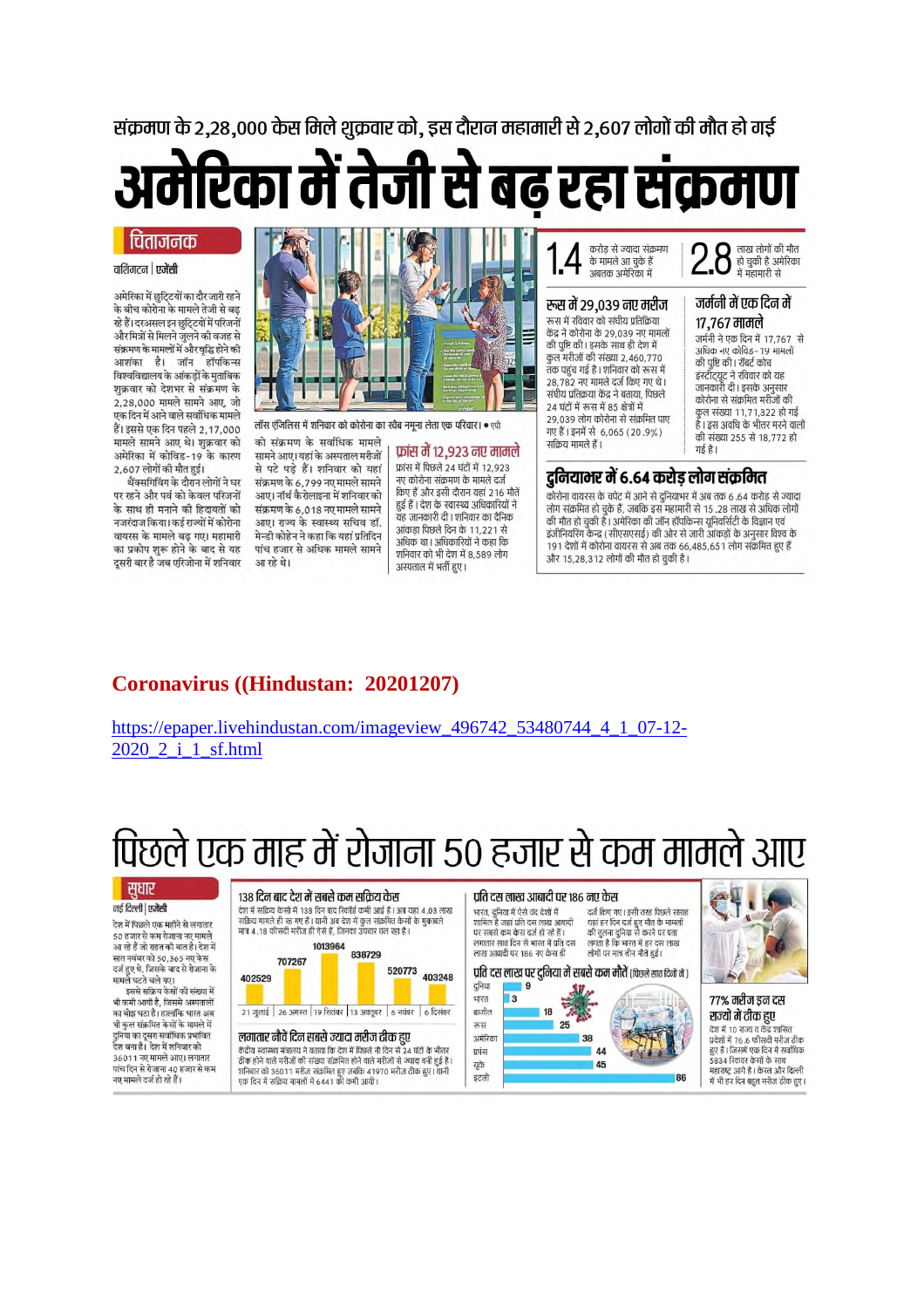# **Corona Vaccine ((Hindustan: 20201207)**

https://epaper.livehindustan.com/imageview\_496742\_53490760\_4\_1\_07-12-2020\_2\_i\_1\_sf.html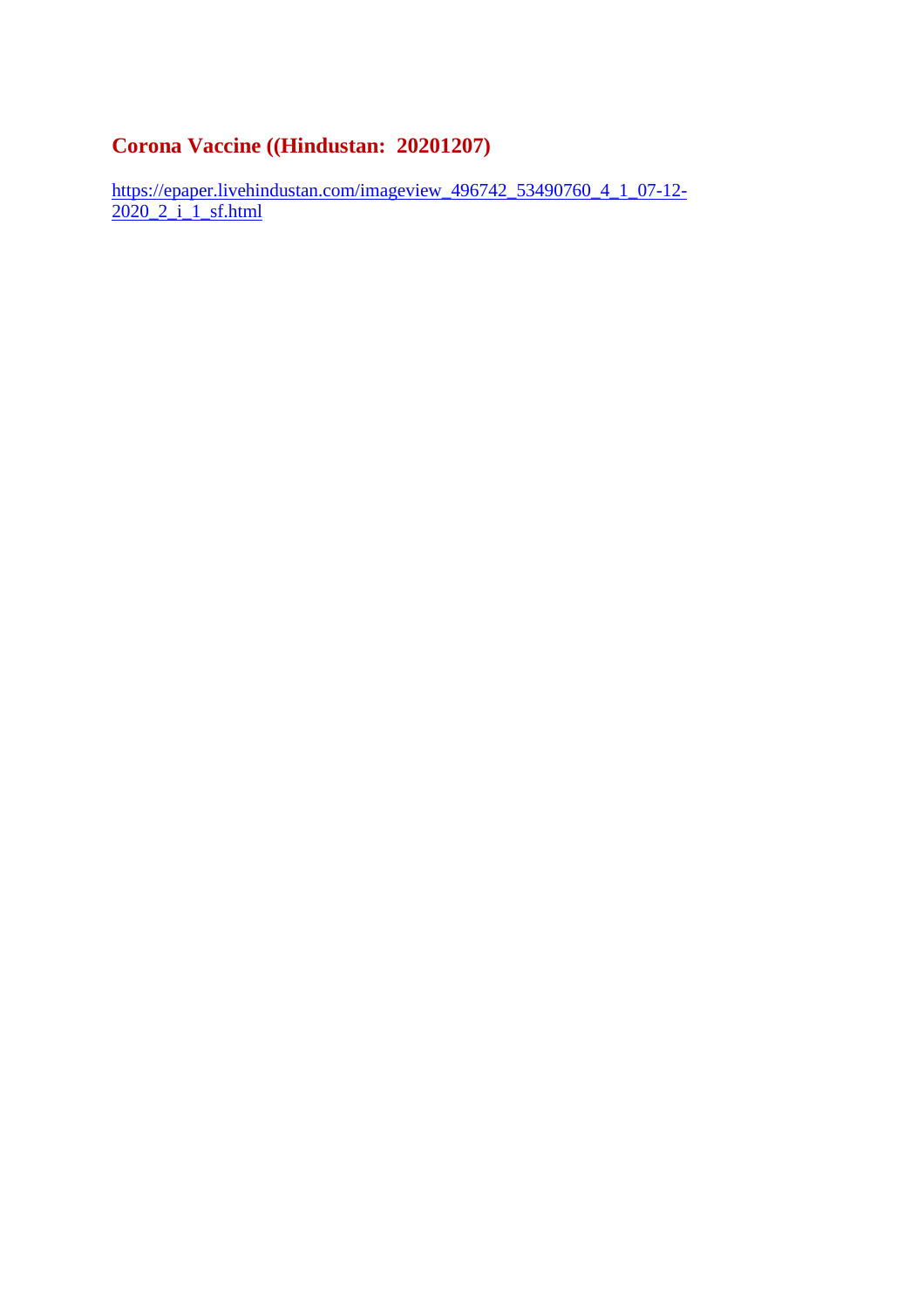# प्रायोगिक टीका लगवाने वाले भी सुरक्षित नहीं

# दावा

# नई दिल्ली | एजेंसी

कोरोना वायरस के प्रायोगिक टीके लगवाने वाले लोग भी वायरस से संक्रमित हो सकते हैं। जॉन हॉपकिन्स विश्वविद्यालय के वैज्ञानिकों ने यह दावा किया है। वैज्ञानिकों का कहना है कि किसी कंपनी द्वारा विकसित किए जा रहे टीके के पूरी तरह तैयार हो जाने और उसकी समीक्षा के बाद ही इस बात पर आश्वस्त हुआ जा सकता है कि टीका लेने वाले व्यक्ति वायरस से सुरक्षित रहेगा। गौरतलब है कि शुक्रवार को हरियाणा के स्वास्थ्य मंत्री अनिल विज प्रयोगिक टीके की खुराक लेने के 15 दिन बाद संक्रमित पाए गए।

जॉन हॉपकिन्स विश्वविद्यालय के महामारी विशेषज्ञ माइकल कॉलिस का कहना है कि टीका निर्माण की प्रक्रिया कई चरणों से होकर गुजरती है, जिसमें प्रतिभागियों को प्रायोगिक टीका और प्लेसीबो देकर उनके शरीर पर इसके प्रभाव का अध्ययन किया जाता है। तीसरे चरण में बड़ी संख्या में इंसानों पर इसका परीक्षण होता है. जिसमें आधे



# क्या होता है प्लेसीबो

अमेरिका की नॉर्थ वेस्टर्न यूनिवर्सिटी के प्रो. स्टेनली जोसफ का कहना है कि प्लेसीबो के रूप में ऐसे इंजेक्शन दिए जाते हैं जिससे परीक्षण में शामिल होने वाले प्रतिभागियों को शारीरिक प्रभाव के बजाय मनोवैज्ञानिक लाभ मिले। प्लेसेबो–नियंत्रित परीक्षण किसी दवा को जांचने की एक मानक विधि है।

मांग : ट्रायल में शामिल लोगों को पहले मिले टीका ट्रंप के कोविड टास्क फोर्स के वैज्ञानिक सलाहकारों ने प्रस्ताव दिया है कि सरकार वैक्सीन की पहली खेप में उन प्रतिभागियों को भी शामिल करे. जिनके कारण कोरोना वैक्सीन तैयार हो सकी। सलाहकारों का कहना है कि भले प्रतिभागियों को प्रयोगिक टीका लगाया गया होगा पर उसमें प्लेसीबो लेने वाले प्रतिभागी भी शामिल होते हैं।